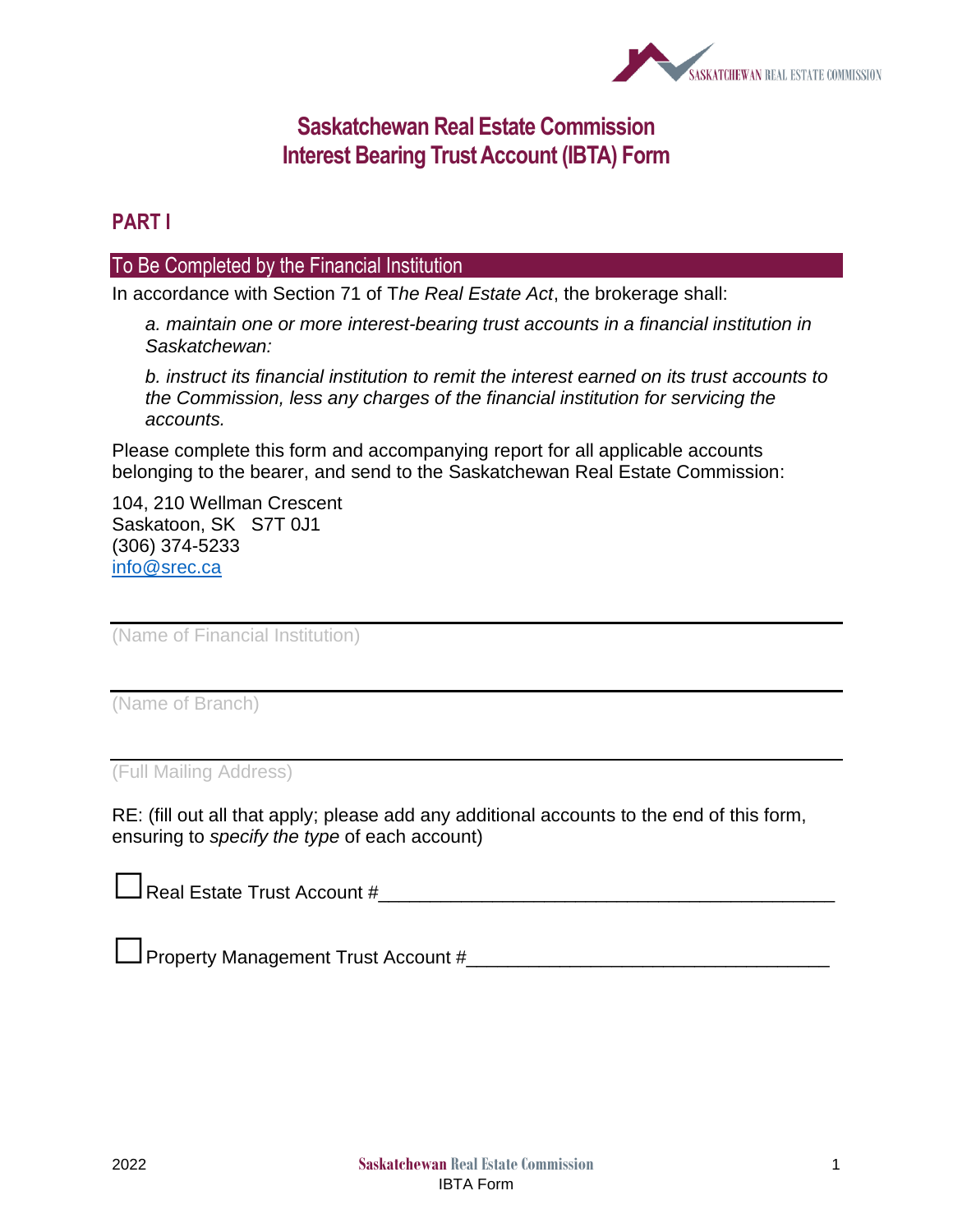

|                          | (name of financial institution)                                                  |  |  |
|--------------------------|----------------------------------------------------------------------------------|--|--|
|                          |                                                                                  |  |  |
|                          | I, (PRINT full name of financial institution signing authority)                  |  |  |
|                          | acknowledge that the information contained in this form is true as of this date. |  |  |
|                          |                                                                                  |  |  |
| (signature)              |                                                                                  |  |  |
|                          |                                                                                  |  |  |
|                          |                                                                                  |  |  |
|                          |                                                                                  |  |  |
|                          |                                                                                  |  |  |
| (Brokerage name in full) |                                                                                  |  |  |
|                          |                                                                                  |  |  |
| (PRINT Broker's name)    |                                                                                  |  |  |
|                          |                                                                                  |  |  |
|                          |                                                                                  |  |  |
| (Signature of Broker)    |                                                                                  |  |  |
|                          |                                                                                  |  |  |
|                          |                                                                                  |  |  |
| (Brokerage full address) |                                                                                  |  |  |
|                          |                                                                                  |  |  |
| (Brokerage phone #)      |                                                                                  |  |  |